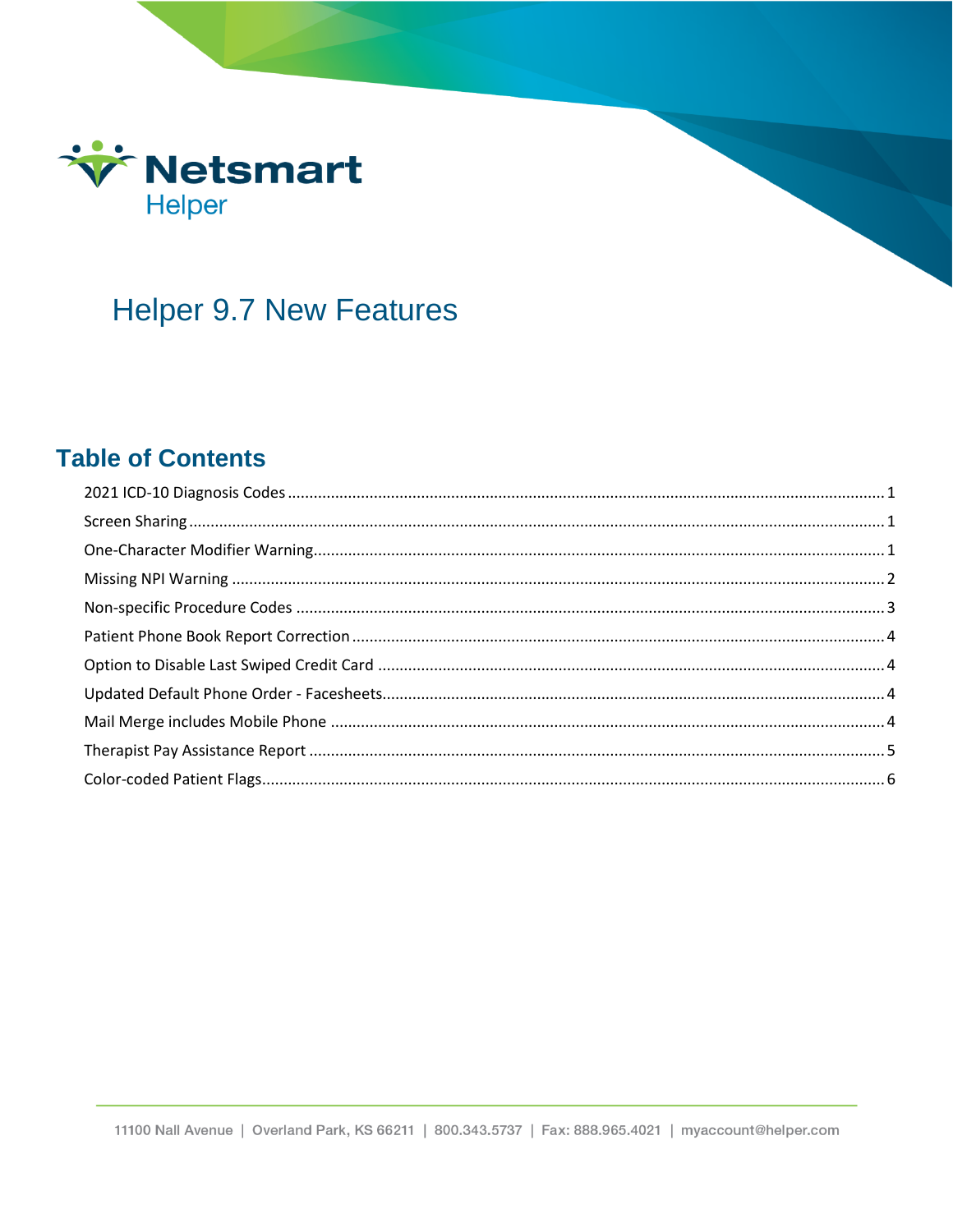### <span id="page-1-0"></span>**2021 ICD-10 Diagnosis Codes**

This release includes any updated/new ICD-10 codes released in October of 2020.

### <span id="page-1-1"></span>**Screen Sharing**

With this release, you can access a link under the HELP menu above your patient list to start a screen sharing session with Helper Support. To initiate this, click on "Live Assist" and that will prompt you for a session key. The Helper Support technician who is working with you will provide the session key.

| Tip of the day                          |             |  |  |  |
|-----------------------------------------|-------------|--|--|--|
| System Information                      | $Ctrl + F1$ |  |  |  |
| <b>Support Options</b>                  |             |  |  |  |
| View Error Log                          |             |  |  |  |
| <b>Additional Products and Services</b> |             |  |  |  |
| I ive Assist                            |             |  |  |  |
|                                         |             |  |  |  |

### <span id="page-1-2"></span>**One-Character Modifier Warning**

If you attempt to save a Service with only a single character for the modifier, Helper will give you a warning and not allow you to proceed.

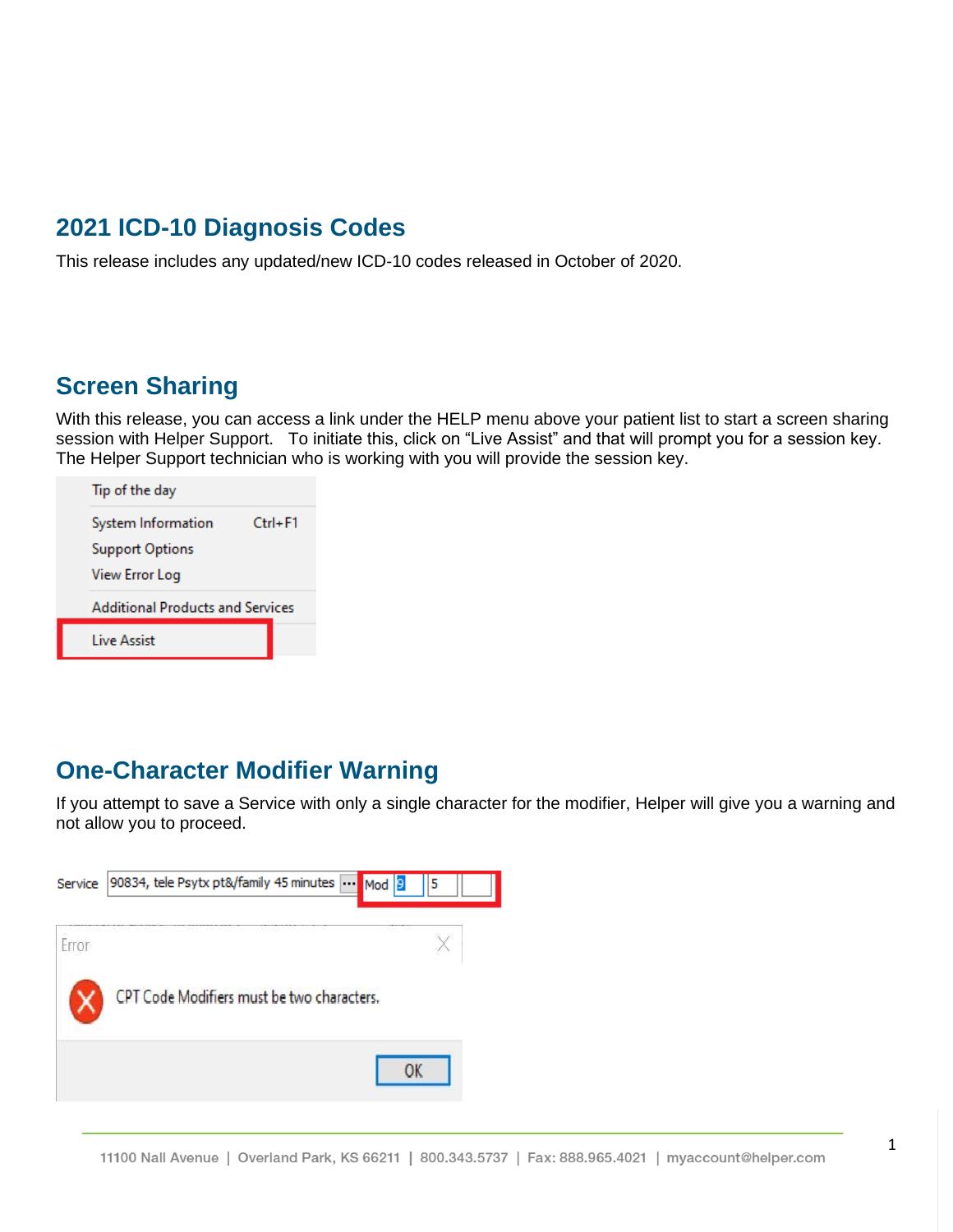# <span id="page-2-0"></span>**Missing NPI Warning**

If you attempt to save a therapist/provider, Helper will give you a warning if the NPI is missing. This will also apply to referring physicians.

To enable this feature please go to **Setup | Preferences | Screens & Sounds** and place a tick next to "Claim processing validation warnings" and click "Save"

| Preferences                                                                                                                                                                                                                                                                                      |                                                                                                                                                                                                                                                                                                                                                                                                                                                                 |                           |              |                                              | $\times$ |
|--------------------------------------------------------------------------------------------------------------------------------------------------------------------------------------------------------------------------------------------------------------------------------------------------|-----------------------------------------------------------------------------------------------------------------------------------------------------------------------------------------------------------------------------------------------------------------------------------------------------------------------------------------------------------------------------------------------------------------------------------------------------------------|---------------------------|--------------|----------------------------------------------|----------|
| General<br><b>B</b> Features<br>Screens & Sounds<br>Ledgers<br>Libraries<br>Defaults<br>椢<br><b>B</b> Facesheet<br><b>B</b> Encounter<br><b>B</b> Payment<br><b>B</b> Adjustment<br><b>B</b> Insurance Library<br>Scheduler<br>Managed Care<br><b>WG</b> Credit Card Processing<br>ClaimsConnect | <b>Screens &amp; Sounds</b><br>Display the following<br>Library ID codes and patient account #'s<br>Display default Procedure options in the Facesheet<br>Include inactive patients when checking for duplicate patient names<br>Tip of the day<br><b>Balloon help</b><br>Duplicate date warning<br>Claim processing validation warnings<br>○ ESC does not save warning<br>$\sqrt{}$ Are you sure you want to quit message<br>When an event occurs, play sounds |                           |              |                                              |          |
|                                                                                                                                                                                                                                                                                                  | <b>Error Bell:</b><br>Save Bell:                                                                                                                                                                                                                                                                                                                                                                                                                                | <b>西</b> Change<br>ehange | Test<br>Test | $\sqrt{}$ Enabled<br>$\triangledown$ Enabled |          |
|                                                                                                                                                                                                                                                                                                  |                                                                                                                                                                                                                                                                                                                                                                                                                                                                 |                           |              | Save                                         | Cancel   |

Now, if you add or edit a provider and do not have a NPI set up you will receive the following warning when you save out of the Therapist library:

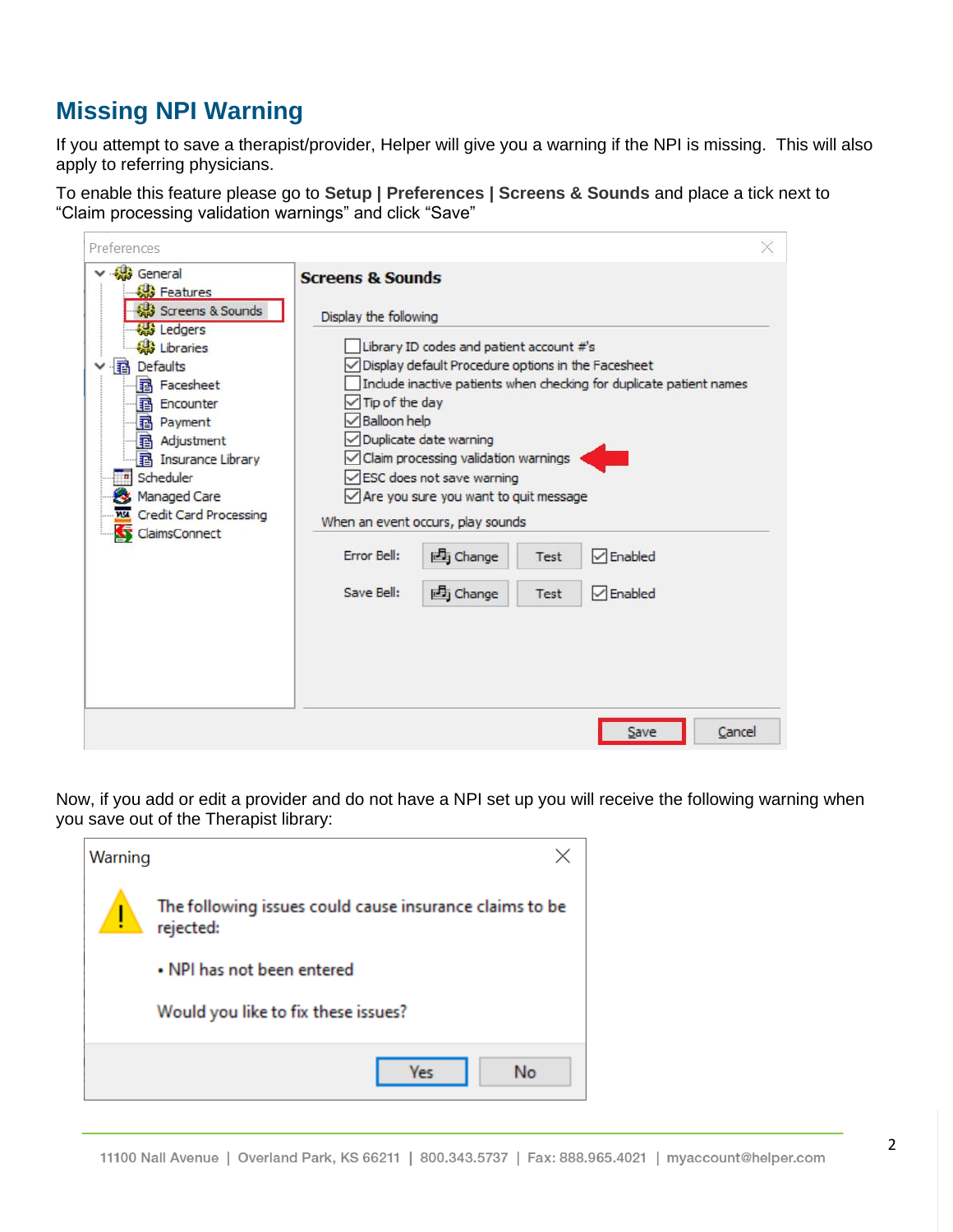### <span id="page-3-0"></span>**Non-specific Procedure Codes**

Non-specific Procedure Codes may include a description such as:

- Not Otherwise Classified (NOC);
- Unlisted;
- Unspecified;
- Unclassified;
- Other;
- Miscellaneous;
- Prescription Drug, Generic; or
- Prescription Drug, Brand Name

In order to include a Non-specific Procedure Code:

- 1. Update the Services Library
- 2. Add a new group named Non-specific Procedure Code
- 3. Add a description that says if this Procedure Code is a non-specific Procedure Code
- 4. Enter a clarifying description to be included with the service when generating an

#### ANSI 837 claim.

| General                             | Other<br><b>Diagnosis</b>                                                                                                                                        | Billing<br>Authorizations<br>Claim Adjustment Codes |                  |  |
|-------------------------------------|------------------------------------------------------------------------------------------------------------------------------------------------------------------|-----------------------------------------------------|------------------|--|
|                                     |                                                                                                                                                                  |                                                     | Extra Info       |  |
| <b>HW</b><br>Session Reference Code |                                                                                                                                                                  |                                                     |                  |  |
| 24A.                                | Date(s) of service                                                                                                                                               | $\frac{1}{22}$ to $11$<br>霦<br>8/29/2021            |                  |  |
| 24D.                                | Service                                                                                                                                                          | 90834, tele Psytx pt&/family 45 minutes  Mod  95    |                  |  |
| 24G.                                | Days or Units                                                                                                                                                    | 10:07 AM<br>Length<br>Time<br>45<br>1               |                  |  |
|                                     | Per Unit Charge                                                                                                                                                  | \$110.00                                            |                  |  |
| 24F.                                | <b>Total Charge</b>                                                                                                                                              | \$110.00                                            |                  |  |
| 24B.                                | Place of Service                                                                                                                                                 |                                                     |                  |  |
| 24J.                                | Rendering Therapist   Ryan, Jack                                                                                                                                 |                                                     |                  |  |
|                                     |                                                                                                                                                                  | 101Y00000X, Counselor<br>Taxonomy<br>$\checkmark$   |                  |  |
| 33.                                 | Billing Therapist                                                                                                                                                | <br>Newman, Chris                                   |                  |  |
|                                     | 32. Service Facility Location                                                                                                                                    |                                                     |                  |  |
|                                     | Status                                                                                                                                                           | <br>Kept and charged for                            | Save             |  |
|                                     | Non-specific Procedure Code                                                                                                                                      |                                                     |                  |  |
|                                     | If this CPT® Code represents a non-specific Procedure Code, enter a clarifying<br>description to be included with the service when generating an ANSI 837 claim. |                                                     |                  |  |
|                                     |                                                                                                                                                                  | $\cdots$                                            | Save & Add Copay |  |
|                                     |                                                                                                                                                                  |                                                     | Cancel           |  |

#### In order to update the Session:

- 1. On the General tab, add a new group named Non-specific Procedure Code
- 2. Add a description that says if this CPT Code represents a non-specific Procedure Code
- 3. Enter a clarifying description to be included with the service when generating an ANSI 837 claim.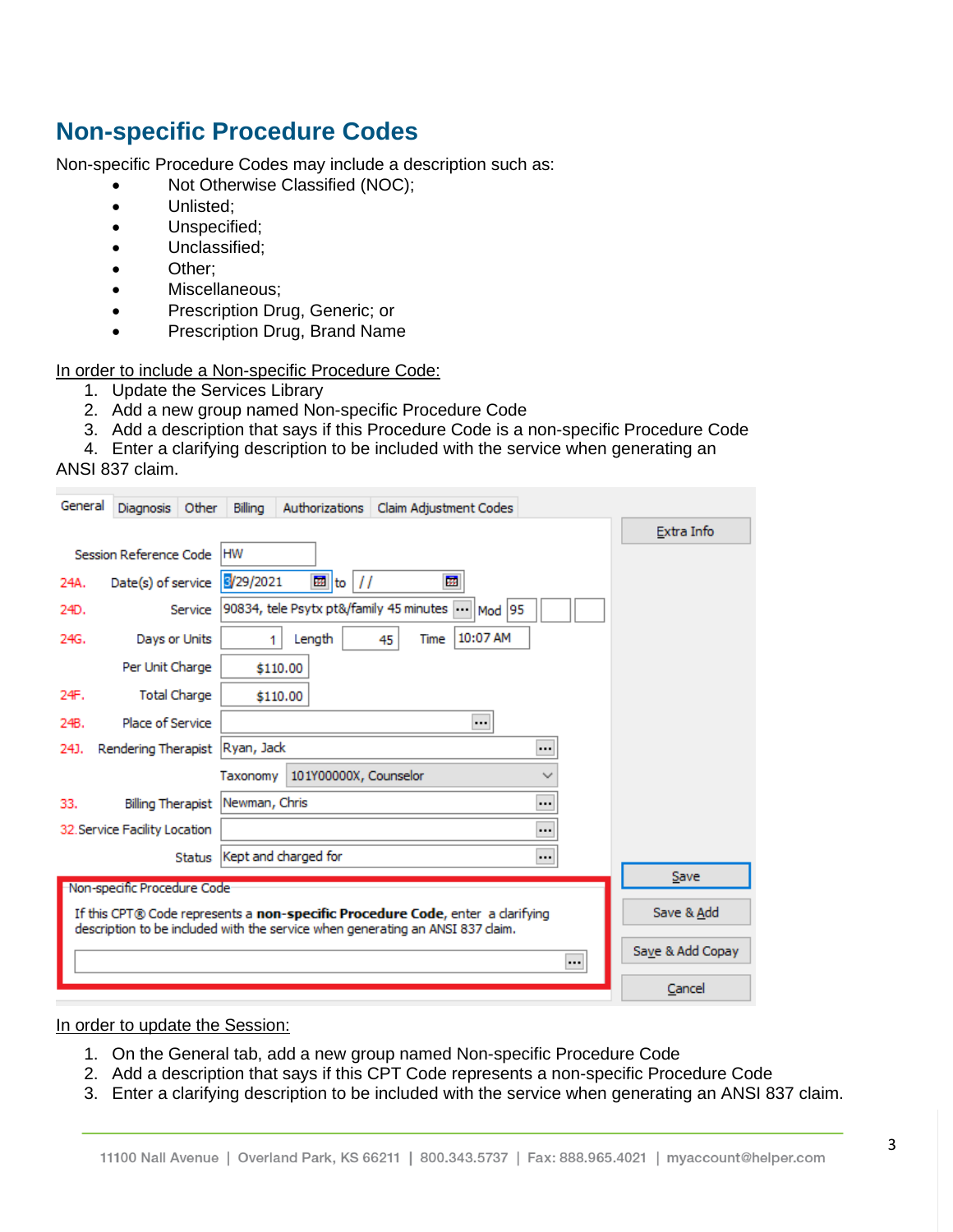### <span id="page-4-0"></span>**Patient Phone Book Report Correction**

This report will now only include insurance companies that are currently active in the patient's facesheet.

### <span id="page-4-1"></span>**Option to Disable Last Swiped Credit Card**

Some practices do not want their users to use the "Use last non-swiped credit card" option.

To update this setting go to **Setup | Multi-User Setup | Access to Screens | Transactions**. We have added a new option named "Use last non-swiped credit card", which is checked (enabled) by default.

To disable the "Used last non-swiped credit card" button on your Credit Card Info tab simply uncheck this option and save out.

This user has access to the following information:



.

### <span id="page-4-2"></span>**Updated Default Phone Order - Facesheets**

The order of phone numbers is now: Mobile | Home | Business

### <span id="page-4-3"></span>**Mail Merge includes Mobile Phone**

When using the Helper Mail Merge utility, this release will include an option to add the mobile phone to the merge.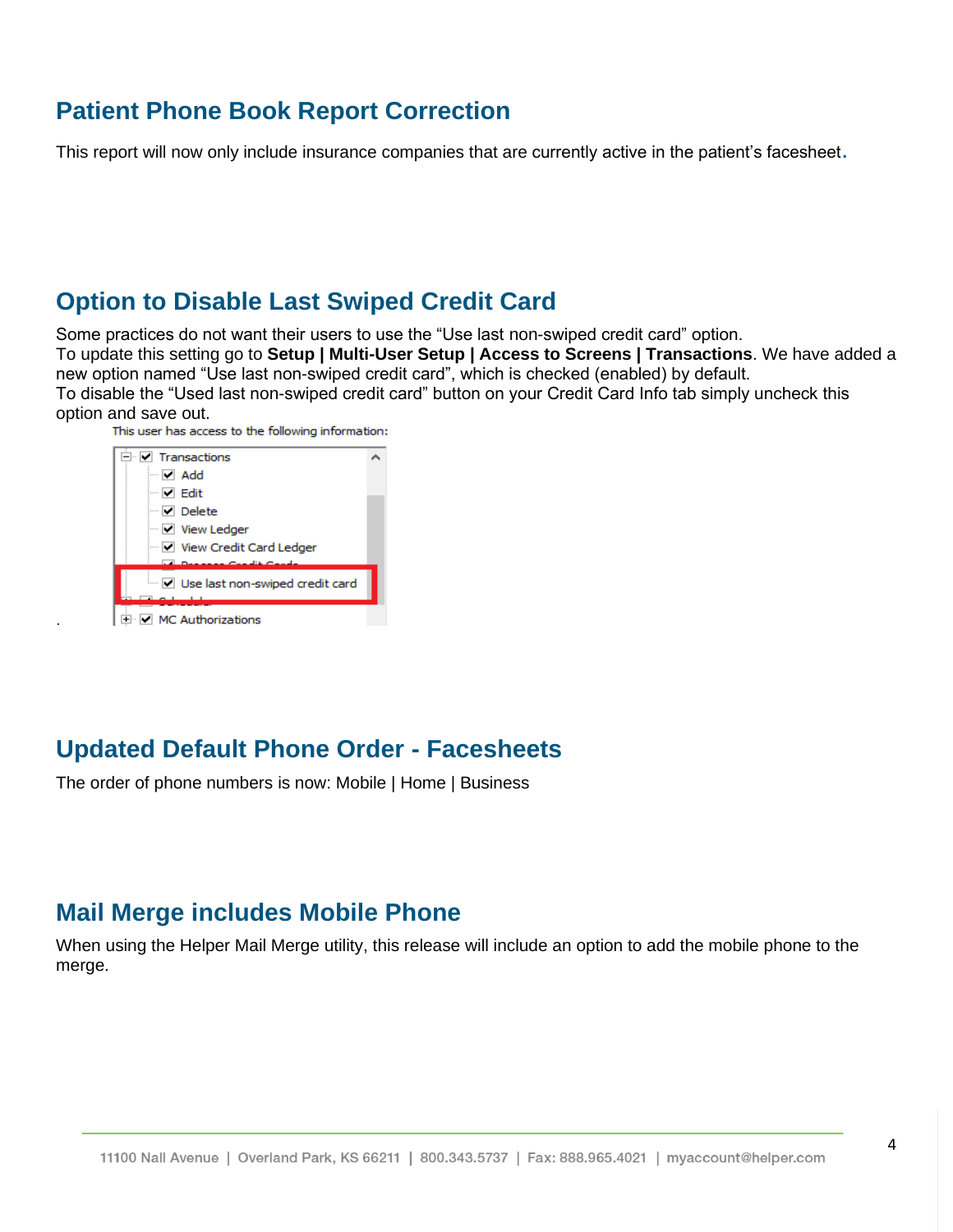# <span id="page-5-0"></span>**Therapist Pay Assistance Report**

You may now separate out positive adjustments on the Therapist Pay Assistance Report. This can be resolved when *Base pay on* is set to "Amount collected".

In the *Report Layout* under "Amount collected", add a check in the box next to "Subtract positive Adjustments".

When checked, the report will remove positive adjustments from the Therapist Pay amount.